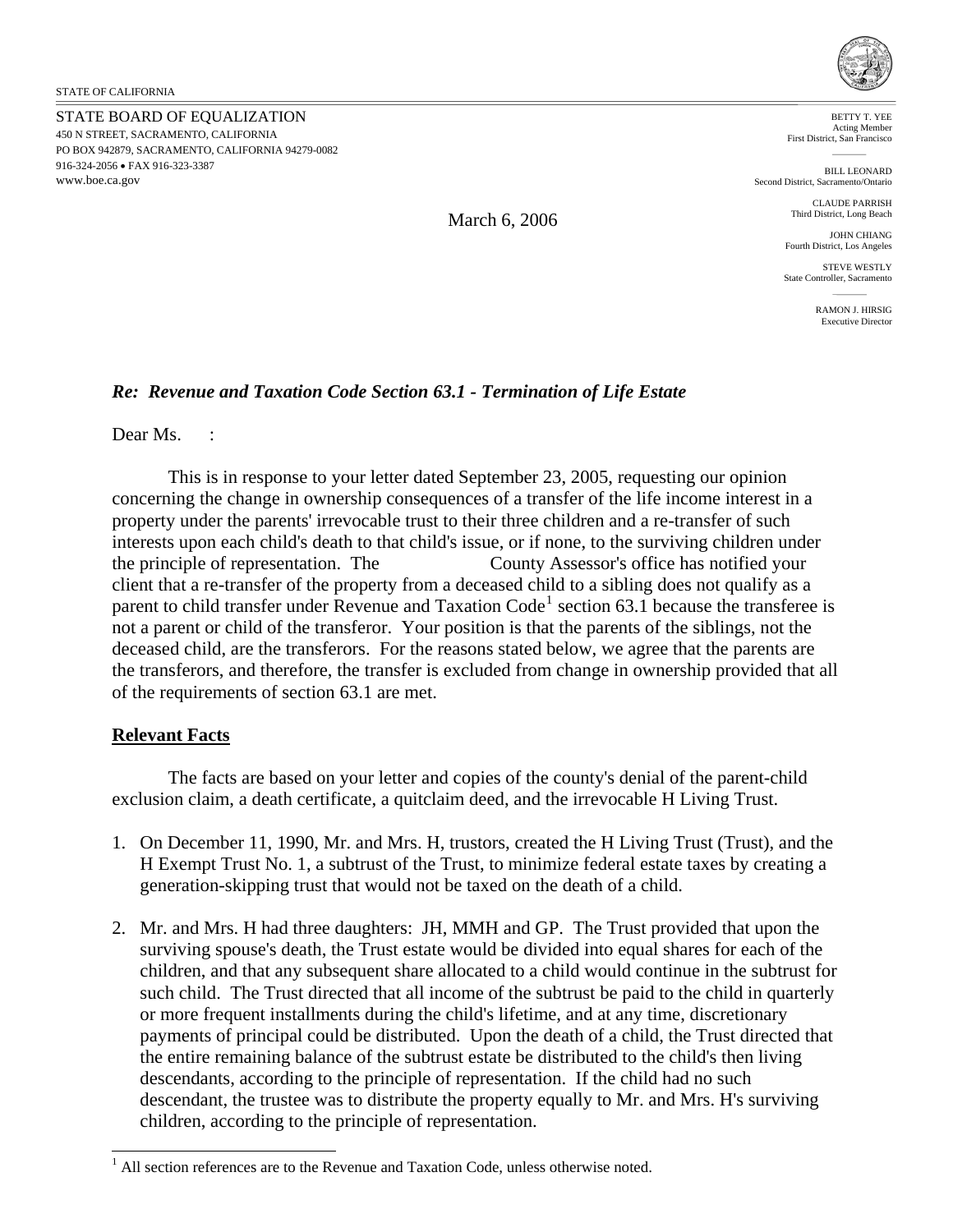- 3. At the death of the surviving parent, MMH had a life estate in the MMH Exempt Trust No. 1 that consisted of a one-third interest in the Trust estate. On October 30, 2003, MMH died without living descendants; thus, on her death the subtrust property was divided equally between the surviving child, JH, and the four children (J, D, C and A) of GP, a predeceased child.
- 4. On February 28, 2005, the successor trustee of the MMH Exempt Trust No. 1 filed a quitclaim deed transferring the one-third real property interests in equal shares to JH (onesixth) and to GP's four children (one-sixth in equal shares). A parent/child claim was filed for the transfer to JH. On July 28, 2005, the assessor's office denied the claim on the basis that the "transferee was neither the parent nor the child of the transferor, as defined by revenue and Taxation Code § 63.1."

## **Law and Analysis**

"Change in ownership" is defined by section 60 as "a transfer of a present interest in real property, including the beneficial use thereof, the value of which is substantially equal to the value of the fee interest." There is excluded from the definition of change in ownership any transfer of real property that is the principal residence of the eligible transferor and the first million dollars of full cash value of all other real property of each eligible transferor in the case of parents and their children. (Rev. & Tax. Code, § 63.1, subd. (a).)

Subject to certain exceptions under Property Tax Rule 462.160, subdivision (b), the transfer of real property into an irrevocable trust, or the date that a revocable trust becomes irrevocable, is a change in ownership of the trust property. In addition, under section 61, subdivision (g), any vesting of the right to possession or enjoyment of a remainder interest that occurs upon the termination of a life estate or other similar precedent property interest, except as provided in subdivision (d) of section 62 and in section 63, is a change in ownership. Where, as here, the trustors grant to the trust beneficiaries life estates in the trust property of an irrevocable trust, changes in ownership may occur upon both the creation and termination of the life estates upon transfer to the remainderpersons, unless an exclusion applies.

Under the life estate exclusion of section 62, subdivision (e), if the transfer is to the transferor or the transferor's spouse, then transfer of an estate for life does not constitute a change in ownership. If the transfer of the life estate is to the children of the grantor/transferor, then the parent/child exclusion under section 63.1 may apply. Further, if the beneficiaries of the life estate (the life tenants) are the children of the transferor, and the ultimate beneficiaries are remainderpersons who qualify as the grandchildren of the transferor, then both the parent/child exclusion and the grandparent/grandchild exclusion under section 63.1 may apply. In that case, both the creation and the termination of the life estate (including the vesting in the remainderpersons) could be excluded from change in ownership.

Where a life estate terminates as a result of the death of the life tenant, the transfer to the remainderperson is from the transferor of the remainder interest, not from the life tenant. This is because the statutory language in section 61, subdivision (g), section 61, subdivision (h), and section 62, subdivision (d) identifies the grantor of a life estate as the "transferor" of the remainder or reversionary interest. (See Property Tax Annotation 220.0786, enclosed.) The only "exception" occurs when the life tenant has not died, but transfers his interest during his